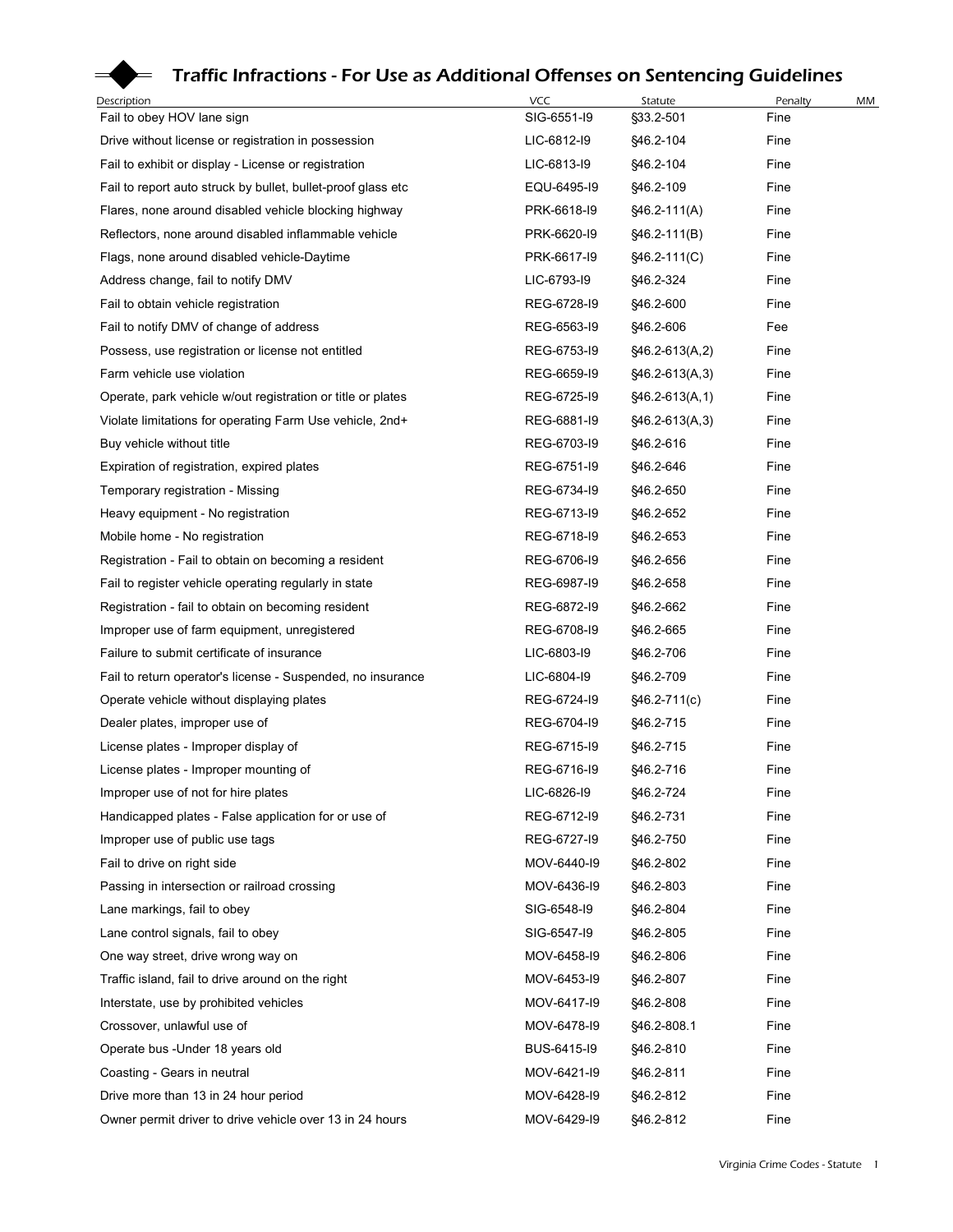| Description                                                                                                | <b>VCC</b>                 | Statute                    | Penalty      | МM |
|------------------------------------------------------------------------------------------------------------|----------------------------|----------------------------|--------------|----|
| Trailer - Tow occupied trailer                                                                             | MOV-6454-I9                | §46.2-813                  | Fine         |    |
| Safety zone, drive through or over                                                                         | MOV-6441-I9                | §46.2-814                  | Fine         |    |
| Follow too closely                                                                                         | MOV-6426-I9                | §46.2-816                  | Fine         |    |
| Open door to moving traffic, when not safe<br>Drive while holding phone in work zone                       | PRK-6658-I9<br>MOV-6587-I9 | §46.2-818.1<br>§46.2-818.2 | Fine<br>Fine |    |
| Holding phone, operate vehicle while                                                                       | MOV-6588-I9                | §46.2-818.2                | Fine         |    |
| Holding phone, operate vehicle while, subsequent                                                           | MOV-6589-I9                | §46.2-818.2                | Fine         |    |
| Fail to pay toll                                                                                           | MOV-6591-I9                | §46.2-819                  | Fine         |    |
| Fail to pay toll, photo-monitoring system                                                                  | MOV-6592-I9                | §46.2-819.1                | Fine         |    |
| Drive off without paying for fuel                                                                          | MOV-6590-I9                | §46.2-819.2                | Fine         |    |
| Fail to yield to traffic on right at intersection                                                          | WAY-6937-19                | §46.2-820                  | Fine         |    |
| Fail to stop at stop sign                                                                                  | SIG-6553-19                | §46.2-821                  | Fine         |    |
| Fail to yield at yield sign                                                                                | SIG-6555-19                | §46.2-821                  | Fine         |    |
| Unlawful speed, fail to forfeit right-of-way                                                               | WAY-6564-I9                | §46.2-823                  | Fine         |    |
| Fail to yield at uncontrolled "T" intersection                                                             | WAY-6958-I9                | §46.2-824                  | Fine         |    |
| Fail to yield to oncoming vehicle when turning left                                                        | WAY-6936-I9                | §46.2-825                  | Fine         |    |
| Fail to stop or yield before entering highway                                                              | MOV-6457-I9                | §46.2-826                  | Fine         |    |
| Fail to yield to US troops or Virginia National Guard                                                      | WAY-6938-I9                | §46.2-827                  | Fine         |    |
| Fail to yield to funeral processions with a police escort                                                  | WAY-6935-I9                | §46.2-828                  | Fine         |    |
| Disrupt, etc., vehicle with escort                                                                         | WAY-6579-I9                | §46.2-828.2                | Fine         |    |
| Fail to yield vehicle for emergency                                                                        | WAY-6939-I9                | §46.2-829                  | Fine         |    |
| Fail to obey signs                                                                                         | SIG-6552-I9                | §46.2-830                  | Fine         |    |
| Fail to obey highway sign, driver sleeping/resting                                                         | SIG-6578-I9                | §46.2-830.1                | Fine         |    |
| Fail to obey traffic lights                                                                                | SIG-6554-19                | §46.2-833                  | Fine         |    |
| Signs, drive onto public or private property to evade                                                      | SIG-6559-19                | §46.2-833.1                | Fine         |    |
| Police hand signals, fail to obey crossing guards                                                          | SIG-6556-19                | §46.2-834                  | Fine         |    |
| Improper right turn on red                                                                                 | SIG-6557-19                | §46.2-835                  | Fine         |    |
| Improper left turn on red                                                                                  | SIG-6558-19                | §46.2-836                  | Fine         |    |
| Fail to pass oncoming vehicle on right                                                                     | MOV-6432-I9                | §46.2-837                  | Fine         |    |
| Fail to pass overtaken vehicle on left or at safe speed<br>Bicycle, moped, animal, etc., passing violation | MOV-6433-I9<br>MOV-6402-I9 | §46.2-838<br>§46.2-839     | Fine<br>Fine |    |
| Passing, fail to sound horn when necessary before                                                          | MOV-6437-19                | §46.2-840                  | Fine         |    |
| Passing on shoulder or off the highway                                                                     | MOV-6444-I9                | §46.2-841                  | Fine         |    |
| Fail to give way to overtaking vehicle                                                                     | WAY-6933-I9                | §46.2-842                  | Fine         |    |
| Pass when lacking visibility or traffic approaching                                                        | MOV-6434-I9                | §46.2-843                  | Fine         |    |
| Truck passing truck on uphill grade                                                                        | MOV-6435-I9                | §46.2-843                  | Fine         |    |
| Pass stopped school bus                                                                                    | MOV-6459-I9                | §46.2-844                  | Fine         |    |
| U-Turn with poor visibility or not at intersection                                                         | MOV-6456-I9                | §46.2-845                  | Fine         |    |
| Improper turn at intersection                                                                              | MOV-6431-I9                | §46.2-846                  | Fine         |    |
| Signal, none before starting, stopping, backing, or turning                                                | MOV-6447-19                | §46.2-848                  | Fine         |    |
| Improper or, fail to give signal                                                                           | MOV-6445-I9                | §46.2-849                  | Fine         |    |
| Signal, then change course after signaling                                                                 | MOV-6448-19                | §46.2-850                  | Fine         |    |
| Signal, none before moving from curb                                                                       | MOV-6446-I9                | §46.2-851                  | Fine         |    |
| Approach stationary emergency vehicle w/out caution                                                        | MOV-6480-I9                | §46.2-861.1                | Fine         |    |
| Improper driving                                                                                           | REC-6621-I9                | §46.2-869                  | Fine         |    |
| Speeding - 0 to 9 MPH above speed limit                                                                    | MOV-6449-I9                | §46.2-870                  | Fine         |    |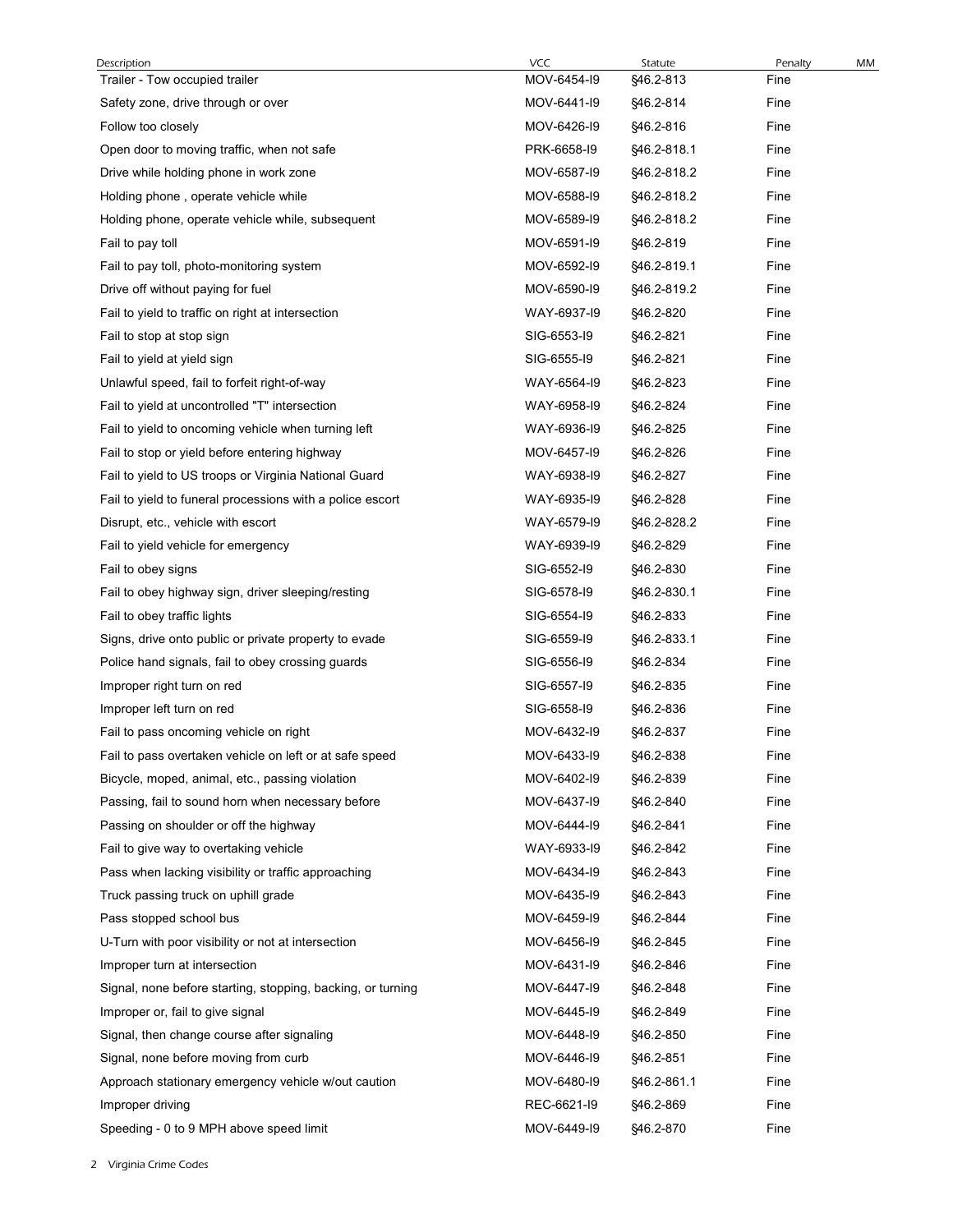| Description                                                                                                           | <b>VCC</b>                 | Statute                | Penalty      | МM |
|-----------------------------------------------------------------------------------------------------------------------|----------------------------|------------------------|--------------|----|
| Speeding -10 to 19 MPH above speed limit                                                                              | MOV-6450-I9                | §46.2-870              | Fine         |    |
| Speeding - Speed over limit not clear from record<br>Speeding - School bus                                            | MOV-6451-I9<br>MOV-6461-I9 | §46.2-870<br>§46.2-871 | Fine<br>Fine |    |
| Speeding - Vehicle w/ special permit                                                                                  | MOV-6462-I9                | §46.2-872              | Fine         |    |
| Speeding at school crossing                                                                                           | MOV-6463-I9                | §46.2-873              | Fine         |    |
| Speeding - Business/residential district                                                                              | MOV-6464-I9                | §46.2-874              | Fine         |    |
| Speeding on highways in the city                                                                                      | MOV-6465-19                | §46.2-875              | Fine         |    |
| Speeding - Vehicle towing trailer                                                                                     | MOV-6466-I9                | §46.2-876              | Fine         |    |
| Impede traffic - Drive too slow                                                                                       | MOV-6430-I9                | §46.2-877              | Fine         |    |
| Speeding - limit set by Transportation Commissioner                                                                   | MOV-6481-I9                | §46.2-878              | Fine         |    |
| Speeding in work zone                                                                                                 | MOV-6474-I9                | §46.2-878.1            | Fine         |    |
| Speeding in residential area etc                                                                                      | MOV-6475-19                | §46.2-878.2            | Fine         |    |
| Speeding on bridge                                                                                                    | MOV-6452-I9                | §46.2-881              | Fine         |    |
| Disobey rail crossing warning sign                                                                                    | SIG-6550-19                | §46.2-884              | Fine         |    |
| Fail to stop at rail crossing                                                                                         | MOV-6439-I9                | §46.2-885              | Fine         |    |
| Bus fail to stop at railroad crossings                                                                                | MOV-6420-I9                | §46.2-886              | Fine         |    |
| Crawl tractor - Improper rail track crossing                                                                          | MOV-6422-I9                | §46.2-887              | Fine         |    |
| Stop on highway where dangerous                                                                                       | PRK-6656-I9                | §46.2-888              | Fine         |    |
| Park improperly                                                                                                       | PRK-6622-I9                | §46.2-889              | Fine         |    |
| Park near emergency so interferes with emergency workers                                                              | PRK-6623-I9                | §46.2-890              | Fine         |    |
| Stop truck on highway                                                                                                 | PRK-6657-19                | §46.2-893              | Fine         |    |
| Fail to leave accident scene when directed by police                                                                  | PRK-6602-I9                | §46.2-902              | Fine         |    |
| Drive/ride vehicle other than bicycle on sidewalk                                                                     | MOV-6443-I9                | §46.2-903              | Fine<br>Fine |    |
| Motorcycles/Bicycles - Fail to ride on right/ride 2 abreast<br>Motorcycles/Bicycles - At least one hand on handlebars | CYC-6921-I9<br>CYC-6920-I9 | §46.2-905<br>§46.2-906 | Fine         |    |
| Motorcycles/Bicycles - Pass on left/ride between lanes                                                                | CYC-6923-I9                | §46.2-907              | Fine         |    |
| Motorcycles/Bicycles - Improperly operate/passenger w/o seat                                                          | CYC-6925-I9                | §46.2-909              | Fine         |    |
| Motorcycles/Bicycles - Improper safety equipment                                                                      | CYC-6926-I9                | §46.2-910(A)           | Fine         |    |
| Operate motor-driven cycle on highway                                                                                 | CYC-6577-I9                | §46.2-911.1            | Fine         |    |
| Motorcycles/Bicycles - No headlights, horn or mirror                                                                  | CYC-6927-I9                | §46.2-912              | Fine         |    |
| Motorcycles/Bicycles - Fail to give license etc. to buyer                                                             | CYC-6928-I9                | §46.2-913              | Fine         |    |
| Operate moped at more than 30 mph or under age 16 on street                                                           | CYC-6924-I9                | §46.2-914              | Fine         |    |
| Moped ordinance violation                                                                                             | CYC-6565-I9                | §46.2-915.2            | Fine         |    |
| Follow fire apparatus too closely or park too close                                                                   | MOV-6425-I9                | §46.2-921              | Fine         |    |
| Drive over unprotected fire hose                                                                                      | MOV-6424-I9                | §46.2-922              | Fine         |    |
| Pedestrian - Interfere with traffic                                                                                   | PED-6942-I9                | §46.2-923              | Fine         |    |
| Violate pedestrian right-of-way                                                                                       | PED-6934-I9                | §46.2-924              | Fine         |    |
| Pedestrian - Disobey walk/wait sign                                                                                   | PED-6940-I9                | §46.2-925              | Fine         |    |
| Pedestrian - Step into street where visibility poor                                                                   | PED-6945-I9                | §46.2-926              | Fine         |    |
| Pedestrian - Walk in street or fail to walk on left                                                                   | PED-6946-I9                | §46.2-928              | Fine         |    |
| Pedestrian - Stand in roadway while hitchhiking                                                                       | PED-6944-I9                | §46.2-929              | Fine         |    |
| Pedestrian - Loiter on posted bridges/right-of-way                                                                    | PED-6941-I9                | §46.2-930              | Fine         |    |
| Pedestrian - Play in street or be pulled by vehicle                                                                   | PED-6943-I9                | §46.2-932              | Fine         |    |
| Fail to stop for blind person with cane                                                                               | WAY-6932-I9                | §46.2-933              | Fine         |    |
| Traffic - Use/possess w/intent to sell unapproved equipment                                                           | EQU-6540-I9                | §46.2-1002             | Fine         |    |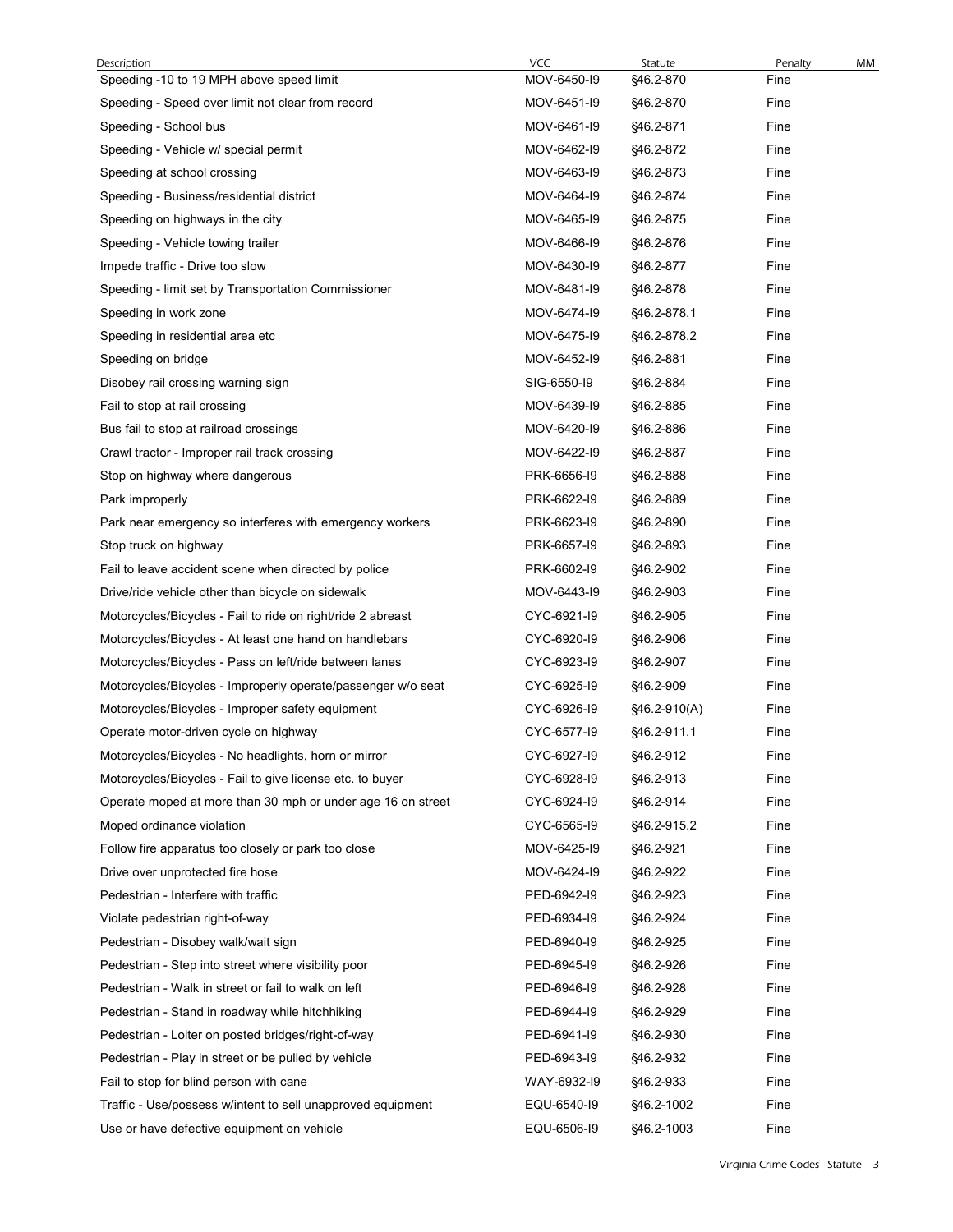| Description                                                                                           | <b>VCC</b>                 | Statute                  | Penalty      | МM |
|-------------------------------------------------------------------------------------------------------|----------------------------|--------------------------|--------------|----|
| Sell auto parts without trademark                                                                     | EQU-6539-I9                | §46.2-1004               | Fine         |    |
| Missing or inoperable lights                                                                          | LIG-6909-I9                | §46.2-1010               | Fine         |    |
| Vehicle without two headlights                                                                        | LIG-6904-I9                | §46.2-1011               | Fine         |    |
| Motorcycle lights: head, tail, brake or auxiliary violation                                           | LIG-6906-I9                | §46.2-1012               | Fine         |    |
| Tail lights or license plate light, missing                                                           | LIG-6915-I9                | §46.2-1013               | Fine         |    |
| Brake lights, missing or unapproved type                                                              | LIG-6901-I9                | §46.2-1014               | Fine         |    |
| Motorcycles/Bicycles - Lights or reflector missing                                                    | CYC-6922-I9                | §46.2-1015               | Fine         |    |
| Other vehicles missing required lights/reflectors<br>Marker lights missing on vehicle over 7 ft. wide | LIG-6913-I9<br>LIG-6911-I9 | §46.2-1016<br>§46.2-1017 | Fine<br>Fine |    |
| Marker lights missing on vehicle over 35 ft. long                                                     | LIG-6912-I9                | §46.2-1018               | Fine         |    |
| Emergency scene lights - Improper use by police                                                       | LIG-6947-19                | §46.2-1019               | Fine         |    |
| Nonpermissible lights                                                                                 | LIG-6499-I9                | §46.2-1020               | Fine         |    |
| Improper fog/side interior/auxiliary driving lights                                                   | LIG-6948-I9                | §46.2-1021               | Fine         |    |
| Improper lights-delivery in private vehicles                                                          | LIG-6949-I9                | §46.2-1021.1             | Fine         |    |
| Improper lights-flashing blue/ red & blue                                                             | LIG-6950-I9                | §46.2-1022               | Fine         |    |
| Improper lights-flashing red/ red & white - Emerg. Vehicle                                            | LIG-6951-I9                | §46.2-1023               | Fine         |    |
| Improper lights-flash/steady red/red & white - Emerg. pers.                                           | LIG-6952-I9                | §46.2-1024               | Fine         |    |
| Improper lights-flashing amber                                                                        | LIG-6953-I9                | §46.2-1025               | Fine         |    |
| Improper lights-flashing high intensity amber                                                         | LIG-6954-I9                | §46.2-1026               | Fine         |    |
| Lights of improper type-type not clear from record                                                    | LIG-6910-I9                | §46.2-1027               | Fine         |    |
| Warning lights - Improper use on demonstrator vehicle                                                 | LIG-6955-19                | §46.2-1027               | Fine         |    |
| Drive at night, in rain, etc., w/out headlights                                                       | MOV-6460-I9                | §46.2-1030               | Fine         |    |
| Headlights - Too many illuminated                                                                     | LIG-6903-I9                | §46.2-1030               | Fine         |    |
| Fail to use/emergency, when towing, doing repairs                                                     | LIG-6914-I9                | §46.2-1030               | Fine         |    |
| Headlights, single beam - Aim improper                                                                | LIG-6907-19                | §46.2-1031               | Fine         |    |
| Headlights, dual beam - Aim improper                                                                  | LIG-6905-I9                | §46.2-1032               | Fine         |    |
| High beam indicator missing                                                                           | LIG-6908-I9                | §46.2-1033               | Fine         |    |
| Headlights - Fail to dim                                                                              | MOV-6427-19                | §46.2-1034               | Fine         |    |
| Park with headlights on blinding drivers                                                              | PRK-6615-I9                | §46.2-1035               | Fine         |    |
| Acetylene lamps-Incorrect or on non-antique                                                           | LIG-6902-I9                | §46.2-1036               | Fine         |    |
| Park on highway at night without parking lights on                                                    | PRK-6670-I9                | §46.2-1037               | Fine         |    |
| Turn signals - Operate vehicle without                                                                | LIG-6916-I9                | §46.2-1038               | Fine         |    |
| Turn signals - Inadequate                                                                             | LIG-6917-19                | §46.2-1039               | Fine         |    |
| Hazard lights - Failure to use                                                                        | LIG-6956-19                | §46.2-1040               | Fine         |    |
| Solid rubber tires-improper type/use without permit                                                   | EQU-6537-19                | §46.2-1041               | Fine         |    |
| Tires - Inadequate tread depth                                                                        | EQU-6534-I9                | §46.2-1043               | Fine         |    |
| Tires - weight greater than that marked on sidewall                                                   | EQU-6583-I9                | §46.2-1043.1             | Fine         |    |
| Tires-With improper cleats or studs out of season                                                     | EQU-6538-I9                | §46.2-1044               | Fine         |    |
| Muffler with noise suppression defeated                                                               | EQU-6518-I9                | §46.2-1047               | Fine         |    |
| Pollution control device - Improper or modified                                                       | EQU-6519-I9                | §46.2-1048               | Fine         |    |
| Exhaust system-producing excessive noise, smoke, etc.                                                 | EQU-6507-19                | §46.2-1049               | Fine         |    |
| Motorcycles - Mufflers not in working order or removed                                                | CYC-6931-I9                | §46.2-1050               | Fine         |    |
| Windshield-Obstructed by poster, sign, decal                                                          | EQU-6542-I9                | §46.2-1052               | Fine         |    |
| Operate vehicle with sun-shading or tinting films                                                     | EQU-6582-I9                | §46.2-1052               | Fine         |    |
| Windshield-Obstructed by hanging object                                                               | EQU-6541-I9                | §46.2-1054               | Fine         |    |
| Windshield wipers-Missing or improper                                                                 | EQU-6544-I9                | §46.2-1055               | Fine         |    |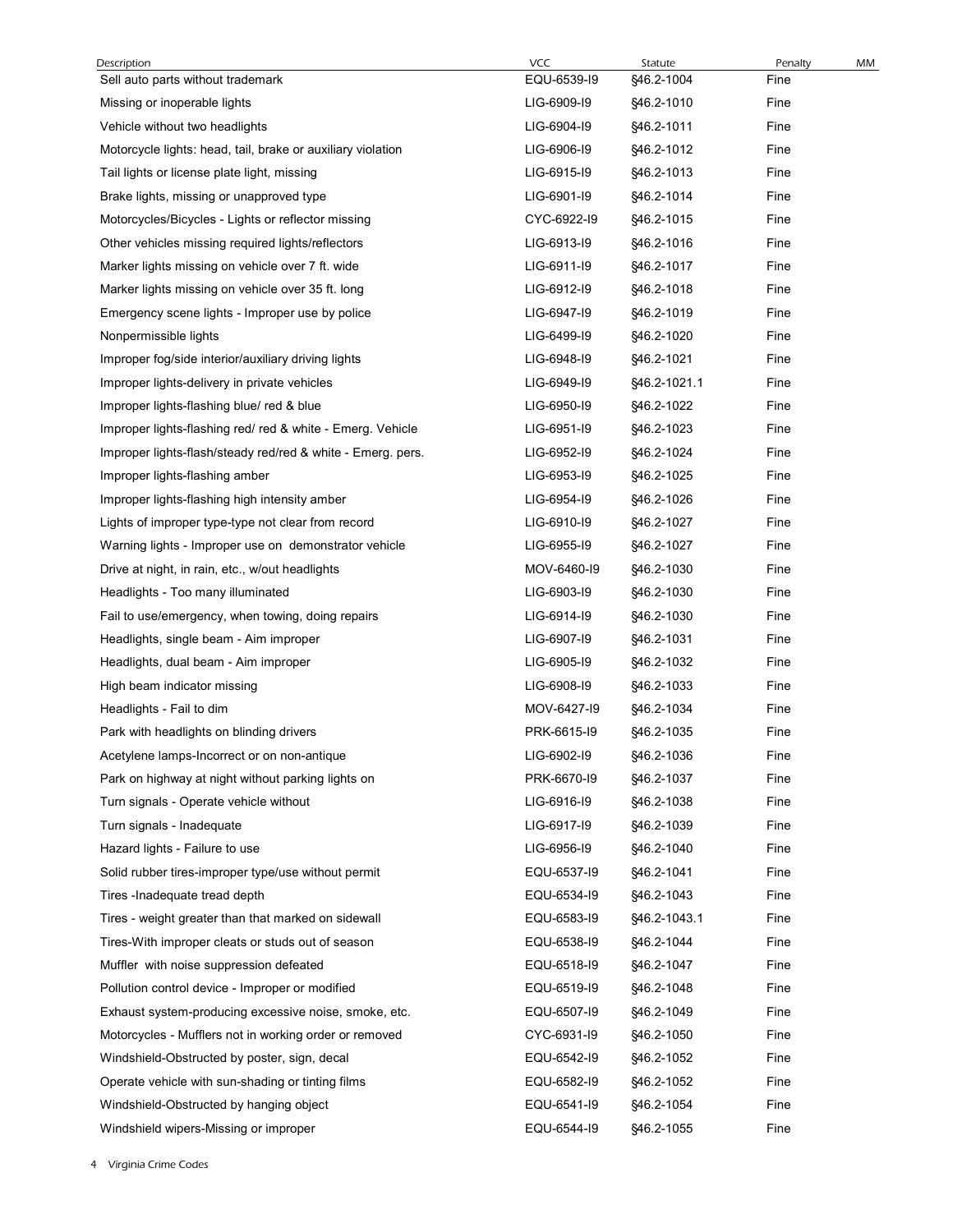| Description                                                                                 | <b>VCC</b>                 | Statute                  | Penalty      | МM |
|---------------------------------------------------------------------------------------------|----------------------------|--------------------------|--------------|----|
| Safety Glass-Operate vehicle with another type of glass                                     | EQU-6520-I9                | §46.2-1056               | Fine         |    |
| Windshield-Operate vehicle without                                                          | EQU-6543-I9<br>EQU-6521-I9 | §46.2-1057<br>§46.2-1058 | Fine<br>Fine |    |
| Safety Glass-Replace glass w/ another type of glass<br>Horn-Inadequate                      | EQU-6509-I9                | §46.2-1059               | Fine         |    |
| Siren use on non-emergency vehicle or improper type                                         | EQU-6529-I9                | §46.2-1060               | Fine         |    |
| Suspension outside prescribed limits                                                        | EQU-6533-I9                | §46.2-1063               | Fine         |    |
| Steering gear inadequate                                                                    | EQU-6532-I9                | §46.2-1065               | Fine         |    |
| Vehicle with inadequate brakes                                                              | EQU-6503-I9                | §46.2-1066               | Fine         |    |
| Motorcycles/Bicycles - Brakes inadequate                                                    | CYC-6919-I9                | §46.2-1066               | Fine         |    |
| Breaks, no emergency or parking                                                             | EQU-6561-I9                | §46.2-1068               | Fine         |    |
| Motorcycles/Bicycles - Infraction brakes inadequate                                         | CYC-6929-I9                | §46.2-1069               | Fine         |    |
| Brakes-Trailer (3000 lbs. or more)-Inadequate                                               | EQU-6502-I9                | §46.2-1070               | Fine         |    |
| Brake not set or wheels not curbed                                                          | PRK-6616-I9                | §46.2-1071               | Fine         |    |
| Operate or sell vehicle without vehicle I.D. number                                         | REG-6723-I9                | §46.2-1072               | Fine         |    |
| Display fictitious sticker or sticker of another                                            | EQU-6510-I9                | §46.2-1073               | Fine         |    |
| Operate vehicle for hire without name on side                                               | REG-6722-I9                | §46.2-1076               | Fine         |    |
| Motor vehicle equipped with TV visible to driver                                            | MOV-6455-19                | §46.2-1077               | Fine         |    |
| Drive while wearing earphones                                                               | MOV-6423-I9                | §46.2-1078               | Fine         |    |
| Have usable radar detector in vehicle<br>Speedometer not in good working order              | MOV-6438-I9<br>EQU-6566-I9 | §46.2-1079<br>§46.2-1080 | Fine<br>Fine |    |
| Slow moving vehicle emblem missing on slow vehicle                                          | EQU-6530-I9                | §46.2-1081               | Fine         |    |
| Missing or improper mirrors on vehicle                                                      | EQU-6517-I9                | §46.2-1082               | Fine         |    |
| Missing rear flaps on heavy vehicles                                                        | EQU-6508-I9                | §46.2-1083               | Fine         |    |
| Seat in auto - Not secure or wrong position                                                 | EQU-6525-I9                | §46.2-1084               | Fine         |    |
| Motorcycles/Bicycles - Handlebars-too tall                                                  | CYC-6930-I9                | §46.2-1085               | Fine         |    |
| Air conditioners-Improper type on motor vehicle                                             | EQU-6501-I9                | §46.2-1088               | Fine         |    |
| School bus-Improperly marked or imitate school bus markings                                 | EQU-6524-I9                | §46.2-1089               | Fine         |    |
| Seatbelts-Operate vehicle not equipped with belts                                           | EQU-6528-I9                | §46.2-1092               | Fine         |    |
| Failure to wear seatbelts                                                                   | EQU-6570-I9                | §46.2-1094               | Fine         |    |
| Fail to restrain child/carry statement, 2nd/subsq                                           | EQU-2483-I9                | §46.2-1095               | Fine         |    |
| Child restraint, fail to carry § 46.2-1096 statement                                        | EQU-2484-I9                | §46.2-1095               | Fine         |    |
| Fail to use child restraint with child less than 8 in auto                                  | EQU-6505-I9                | §46.2-1095(A)            | Fine         |    |
| Fail to restrain child less than 18                                                         | EQU-6569-I9                | §46.2-1095(B)            | Fine         |    |
| Agricultural, farm machinery, operate on Interstate                                         | SIZ-6498-I9                | §46.2-1102               | Fine         |    |
| Vehicle too wide                                                                            | SIZ-6411-19                | §46.2-1105               | Fine         |    |
| Buses, width >96 inches w/out permit                                                        | SIZ-6467-19                | §46.2-1107               | Fine         |    |
| Buses too wide on interstate highways                                                       | SIZ-6468-I9                | §46.2-1108               | Fine         |    |
| Vehicle height too tall                                                                     | SIZ-6412-I9                | §46.2-1110               | Fine         |    |
| Load extends over 6 inches beyond body of vehicle                                           | SIZ-6406-I9                | §46.2-1111               | Fine         |    |
| Vehicle length too long                                                                     | SIZ-6414-19                | §46.2-1112               | Fine         |    |
| Vehicle length not in conformity w/provisions                                               | EQU-6567-I9                | §46.2-1112               | Fine         |    |
| Towed mobile home too long                                                                  | SIZ-6408-I9<br>SIZ-6409-I9 | §46.2-1115               | Fine<br>Fine |    |
| No permit/improper config of tractor/trailer<br>Improper connection between tractor/trailer | SIZ-6404-19                | §46.2-1116<br>§46.2-1118 | Fine         |    |
| Load extends over 3 feet in front of vehicle                                                | SIZ-6405-I9                | §46.2-1120               | Fine         |    |
|                                                                                             | SIZ-6401-I9                | §46.2-1121               | Fine         |    |